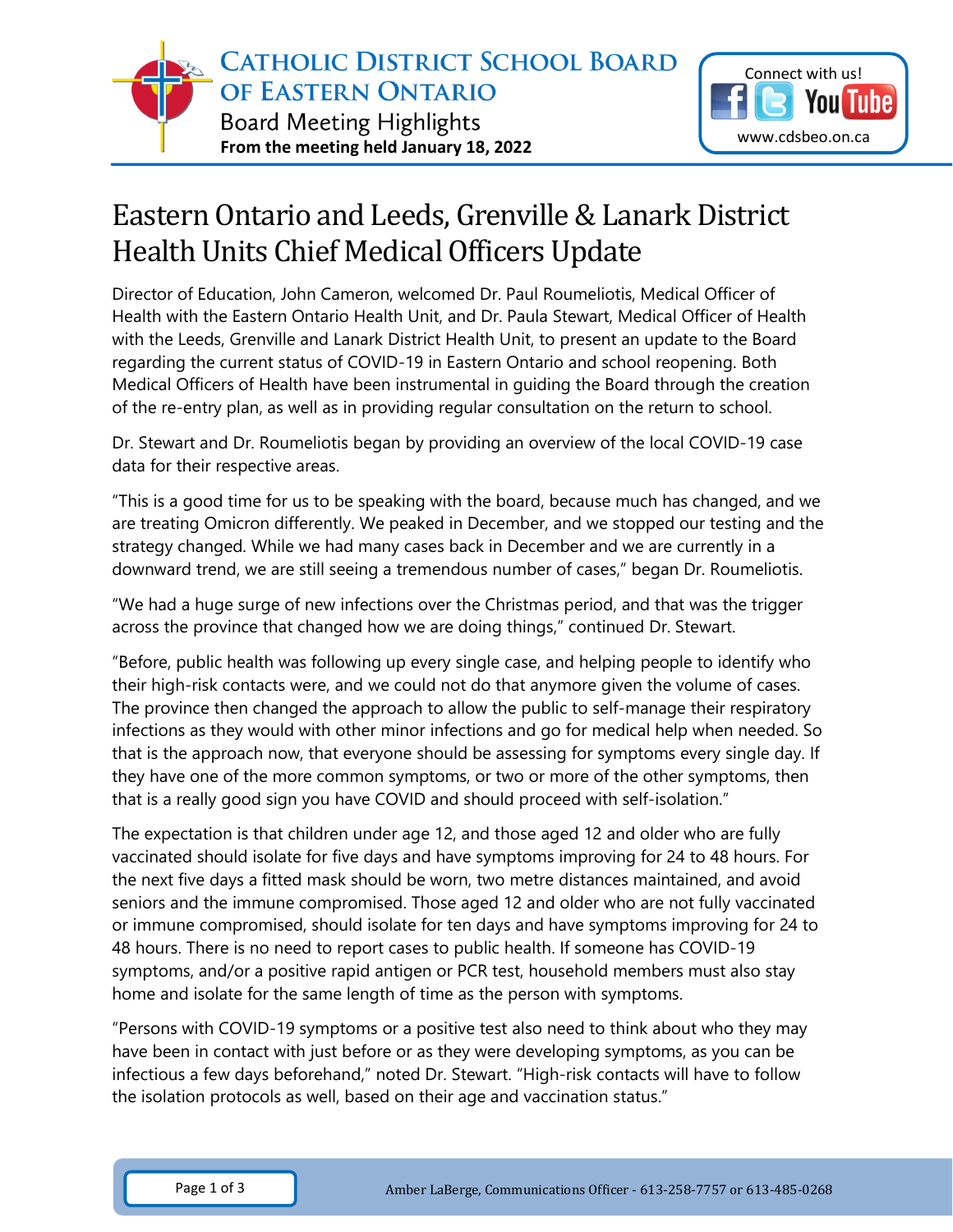

Students in schools will be receiving a rapid antigen test kit for symptomatic use. Two tests should be taken 24 to 48 hours apart for the symptomatic individual. If both tests are negative, then it is unlikely that the individual has COVID-19, however isolation is still needed until symptoms improve for 24 to 48 hours. If one of the tests is positive, then assume that it is COVID-19 and follow the isolation protocols. A single rapid antigen test that is negative does not rule out COVID-19, and Dr. Roumeliotis stressed that two tests must be taken.

"A lot of the management that we are doing now is layered based on risk," noted Dr. Roumeliotis. "Our whole approach now is to mitigate risk, and our first goal is to protect the most vulnerable in our society. Our second goal is to protect our health care system, and our third goal is to protect our critical services including first responders, fire, and police. If a lot of people get infected at once, that is going to compromise the system."

Dr. Roumeliotis also added that long-term care is a primary concern currently, with over half of long-term care homes in the province currently experiencing a COVID-19 outbreak.

"Multiple layers of protection are very important for the return to school in Ontario," continued Dr. Roumeliotis. "Well fitted masks are very important, along with the enhanced cohorting measures, daily screening, improved ventilation, and of course, we need to continue to promote vaccination. We do know that with Omicron you are certainly well protected against being admitted to hospital with vaccination, versus those who are unvaccinated. Two doses will prevent severe disease, although it will not prevent infection, and a third booster dose will increase both protection against contracting the virus as well as severe disease."

Dr. Roumeliotis noted that at this time, Ontario is seeing a plateau in hospitalizations, and expects that this will be followed by a downward trend in the coming weeks.

Additional data was presented from the Ontario COVID-19 Science Advisory Table on findings related to the effects of school closures on children and youth mental health. The evidence shows that school closures are associated with substantial mental health and educational attainment harms. These risks are cumulative and are disproportionately experienced among families from marginalized groups. Emerging evidence also suggests that Ontarians aged 5-19 years appear to be at low risk for hospitalization and severe disease from Omicron, compared to other age groups. Additionally, school closures are associated with educational and social challenges for children and families. International data has demonstrated declines in student achievement associated with pandemic related school closures and online learning. The increase in social isolation is a major contributor to the worsening of children's mental health in Ontario.

"A study of Ontario children aged 6 to 18 with no pre-existing psychiatric diagnosis demonstrated increased clinically significant symptoms of depression and/or anxiety. The proportion of children with clinically significant symptoms of depression and/or anxiety nearly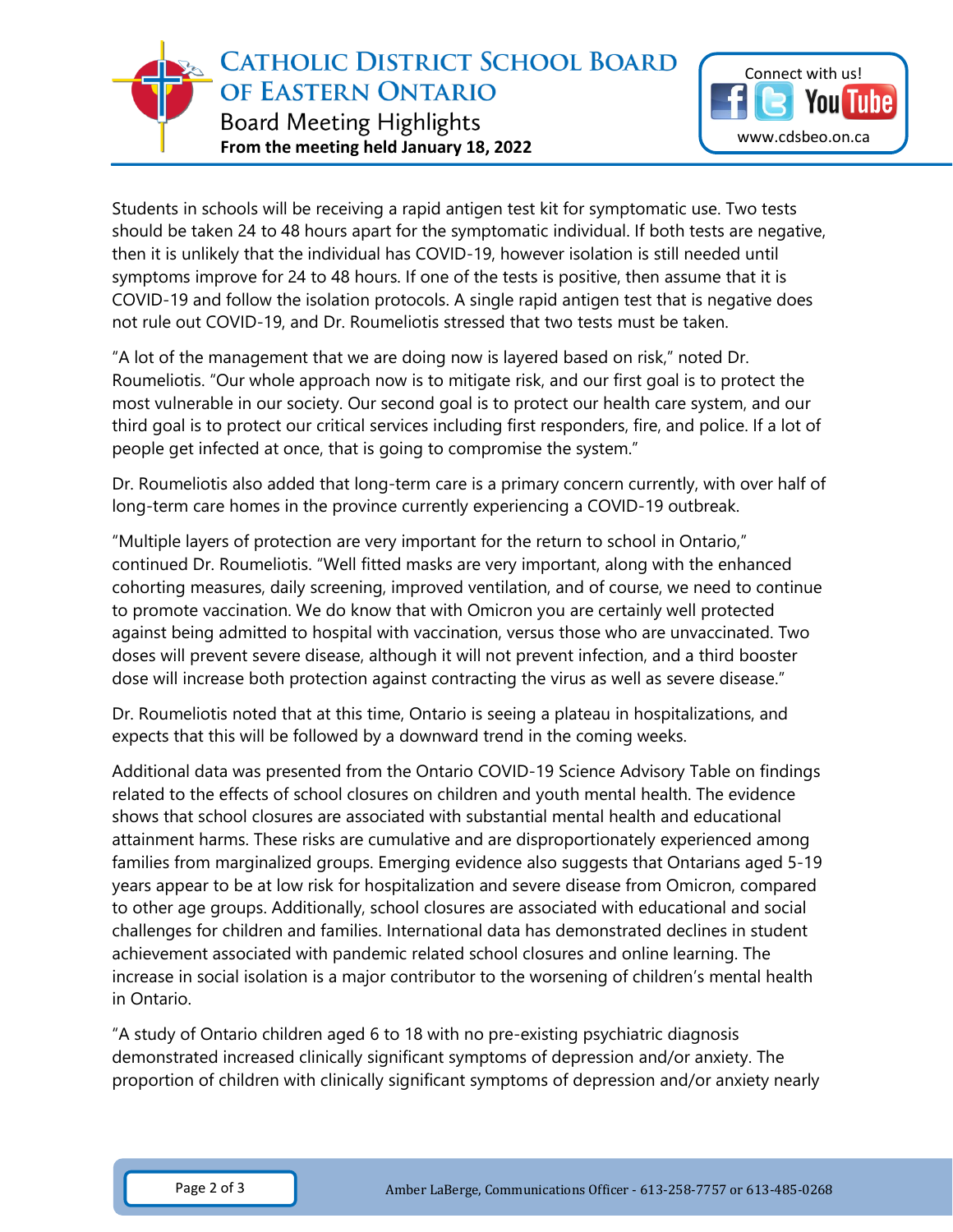

tripled during the COVID-19 pandemic to 1 in 4 for depression and 1 in 5 for anxiety," concluded Dr. Roumeliotis.

"Thank you for your time today, Dr. Roumeliotis and Dr. Stewart. We appreciate all of your knowledge and guidance over these last two years as we navigate the pandemic," concluded Vice-Chair Wilson.

## School Board Progress Report and Graduation Rates

The Ministry of Education has recently released the 2019-2020 provincial graduation rates. The data collected by the Ministry is based on the cohort of students who began grade 9 four years prior, in 2015-16. Annually, the Ministry of Education provides the Board with graduation rates based on a four and five-year formula.

CDSBEO Student Success initiatives have a significant impact on graduation rates. Superintendent of School Effectiveness, Natalie Cameron, presented information on some of the successful practices which are helping CDSBEO students achieve a successful graduation outcome. This includes programs which meet the diverse needs of students such as OYAP, Virtual Reality career opportunities and myBlueprint. These programs provide both the organization and the window for students to reach their full potential and to dream big for the future.

"Despite the pandemic and the difficulties experienced by our students, our student achievement levels continue to thrive. Each year, the ministry reports on school board progress across ten key indicators. The indicators are found through EQAO testing results, grade 10 literacy test results, as well as through credit accumulation data for secondary students and four and five-year graduation rates," began Superintendent Cameron.

The CDSBEO currently sits above provincial averages in five of six key indicators, with an 86.8 per cent four-year graduation rate (provincial 82.2%), and an 89.7 per cent five-year graduation rate (province 88.1%).

"The board works very hard to track and support students who are struggling with their academic success. We offer activities, experiential learning opportunities, creative learning strategies, and specialized programs."

"The board has also run a very successful virtual reality program for several years. Every secondary school has been provided with a virtual reality kit which allows students to learn and experience various tasks such as heavy equipment operation, welding, science, and robotics through simulation. The tool allows students the opportunity to have immersive, hands-on career learning opportunities."